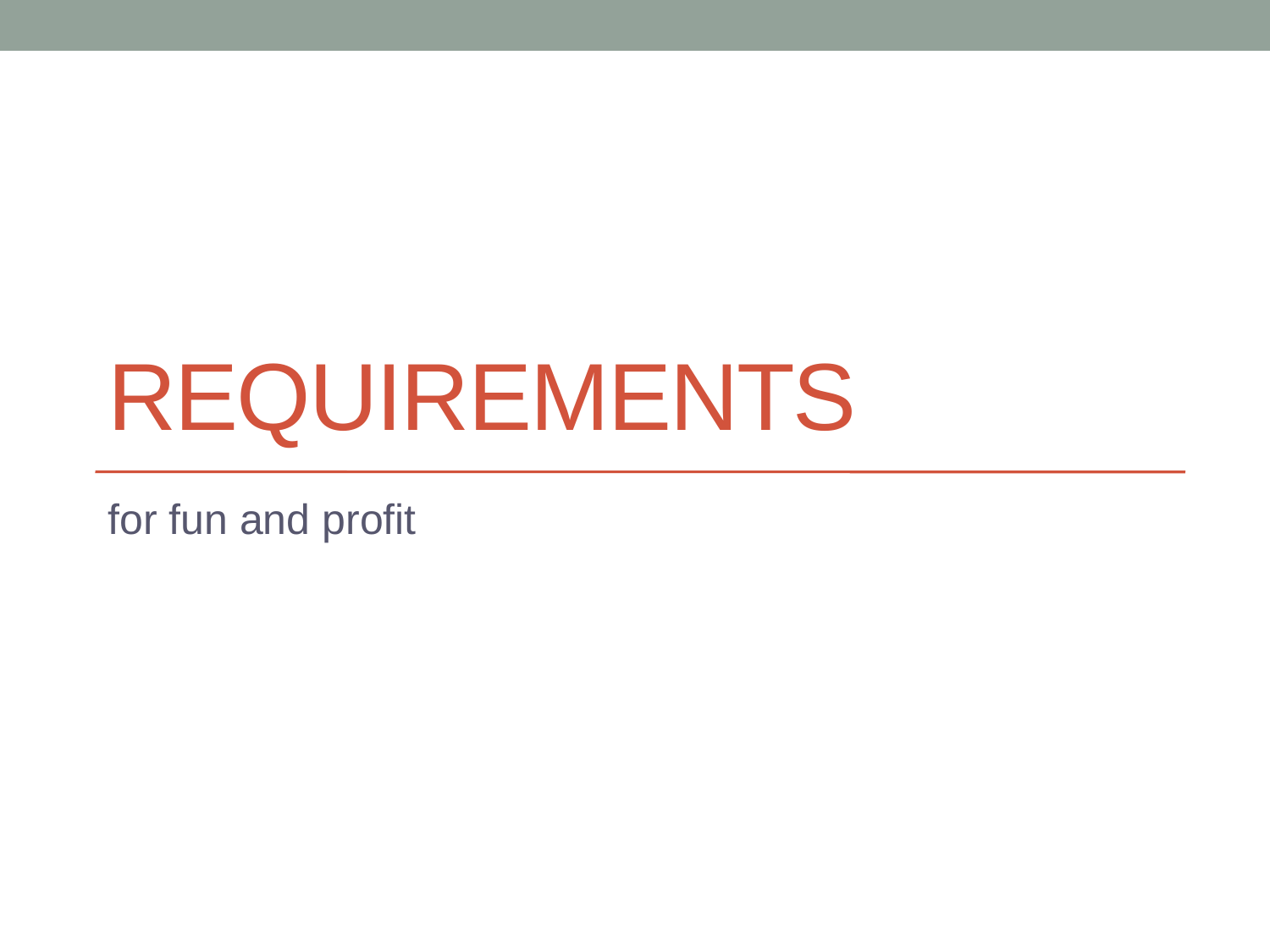## Requirements document

- Due 10/8 (Monday!)
- Includes:
	- High level product specification
	- Users & use cases
	- Feature specification
	- UI diagrams
	- Product deliverables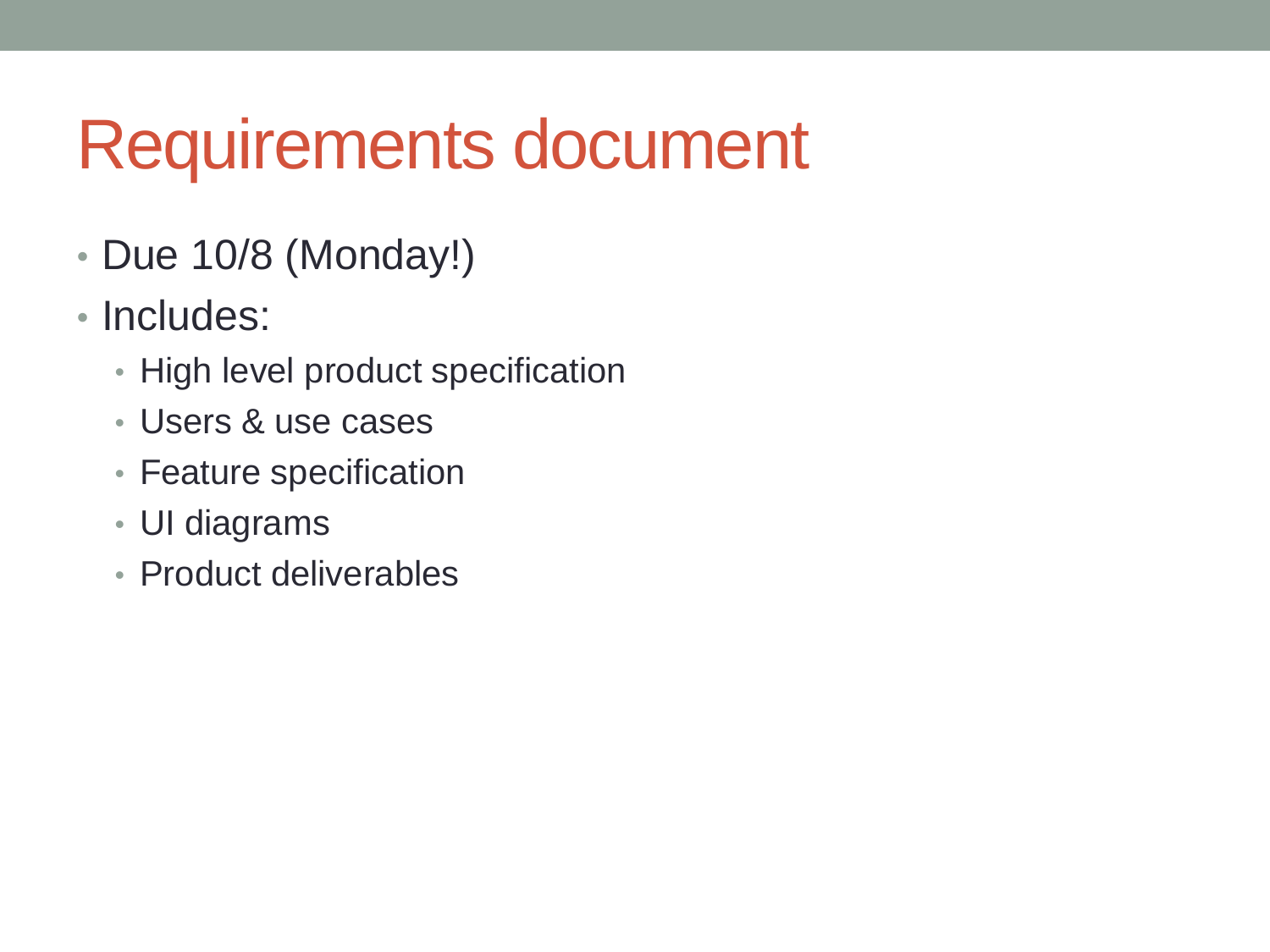### Approach to requirements

- Specify the problem, not the solution
- Divorced from implementation!
- Very user-centric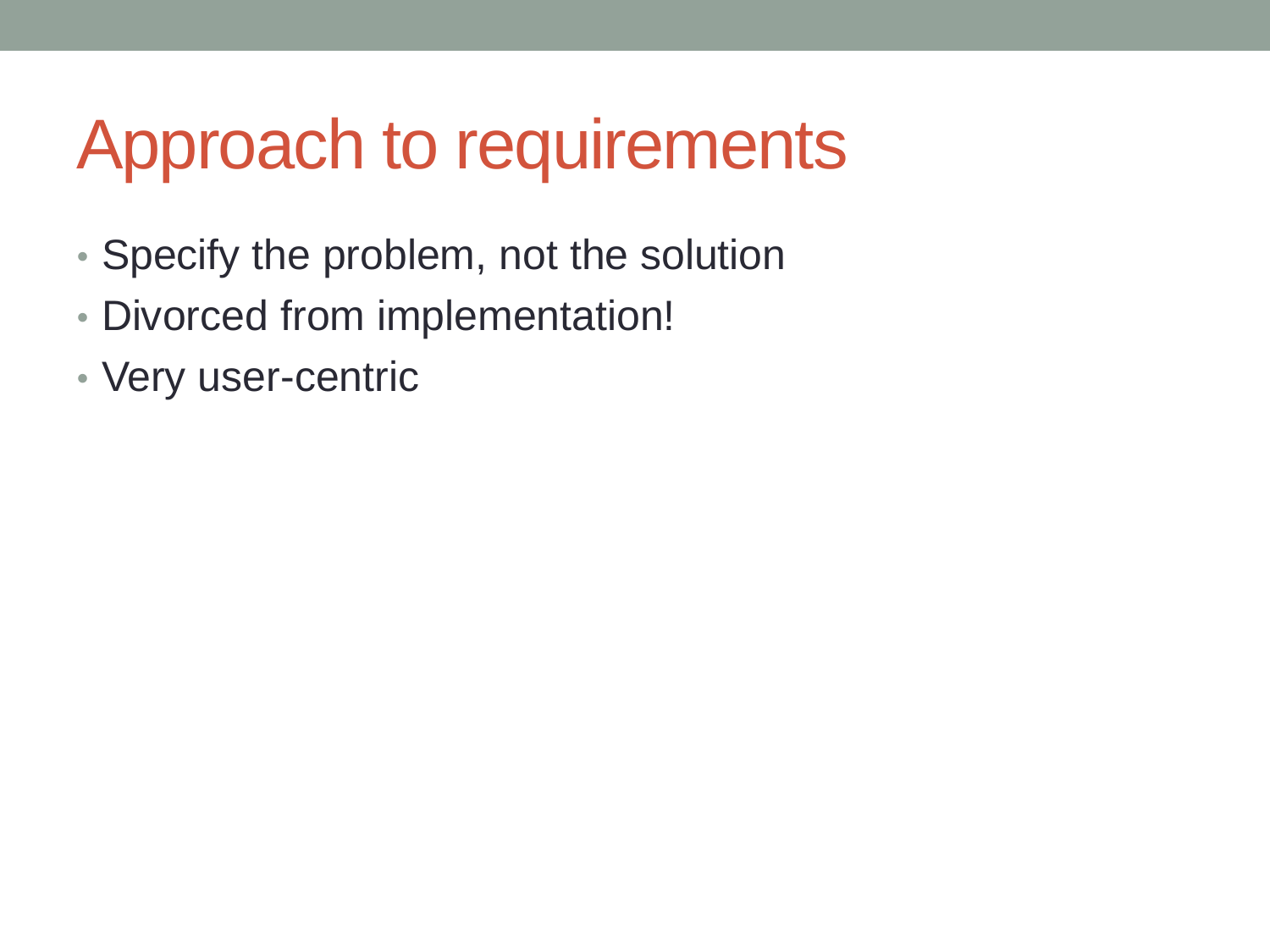## Why they matter

Relative cost to repair a software error



Stage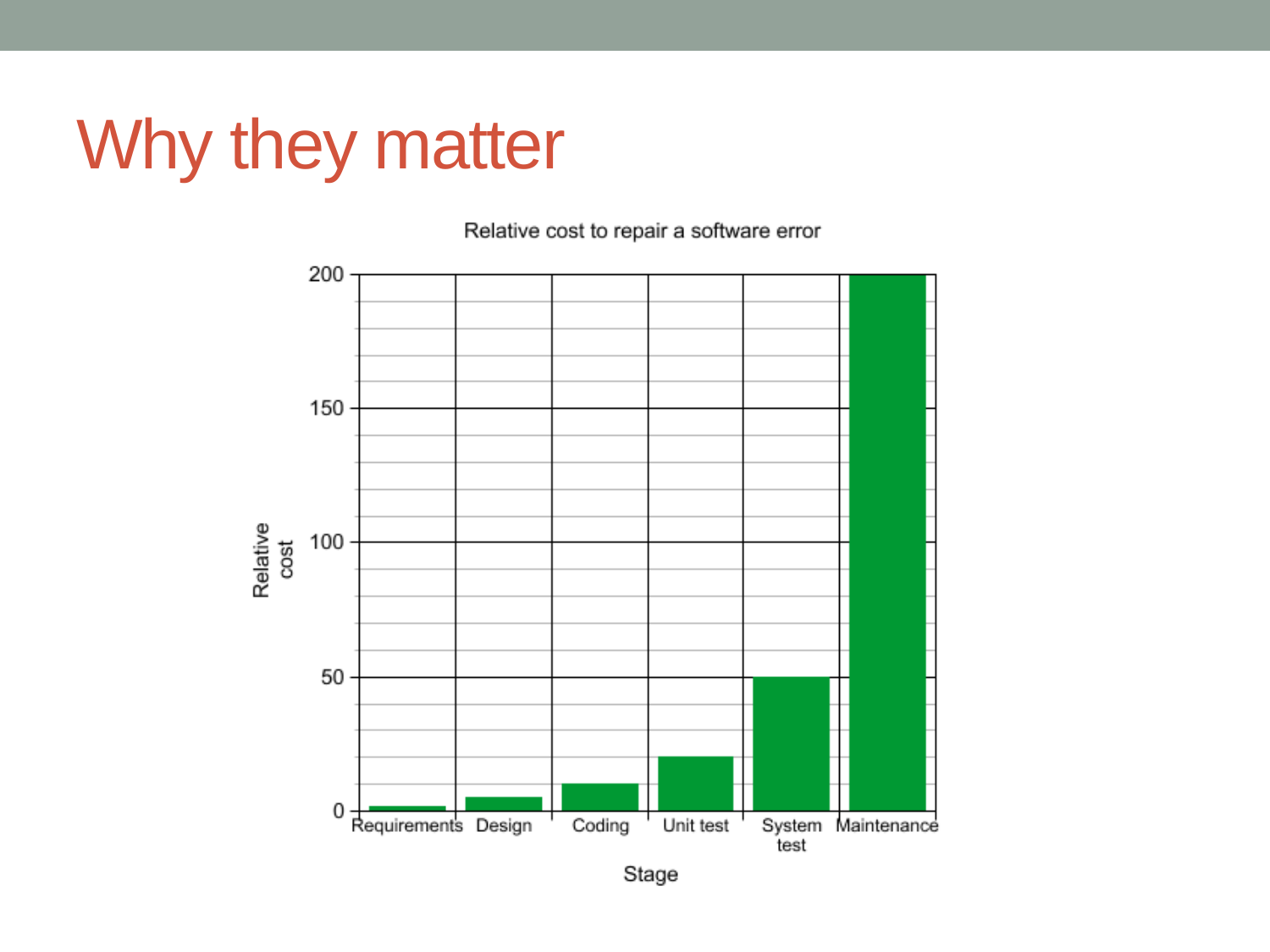# Types of requirements

- Behavioral
	- Functionality
	- Performance
	- Security
	- Fault-tolerance
- Developmental quality attributes
	- Testability
	- Changeability
	- Maintainability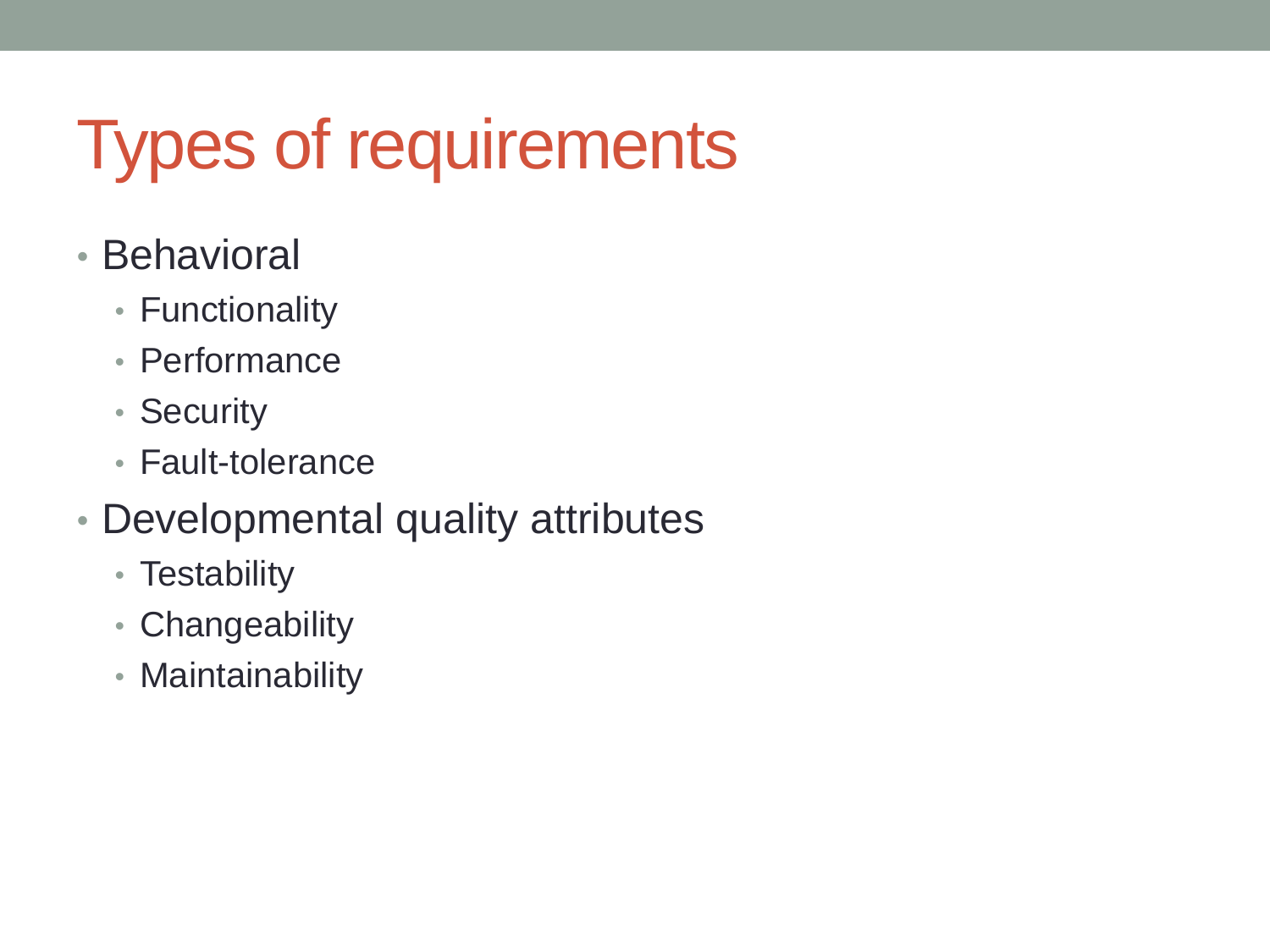# Good requirements are:

- Complete
- Implementation independent
- Unambiguous and consistent
- Precise
- Verifiable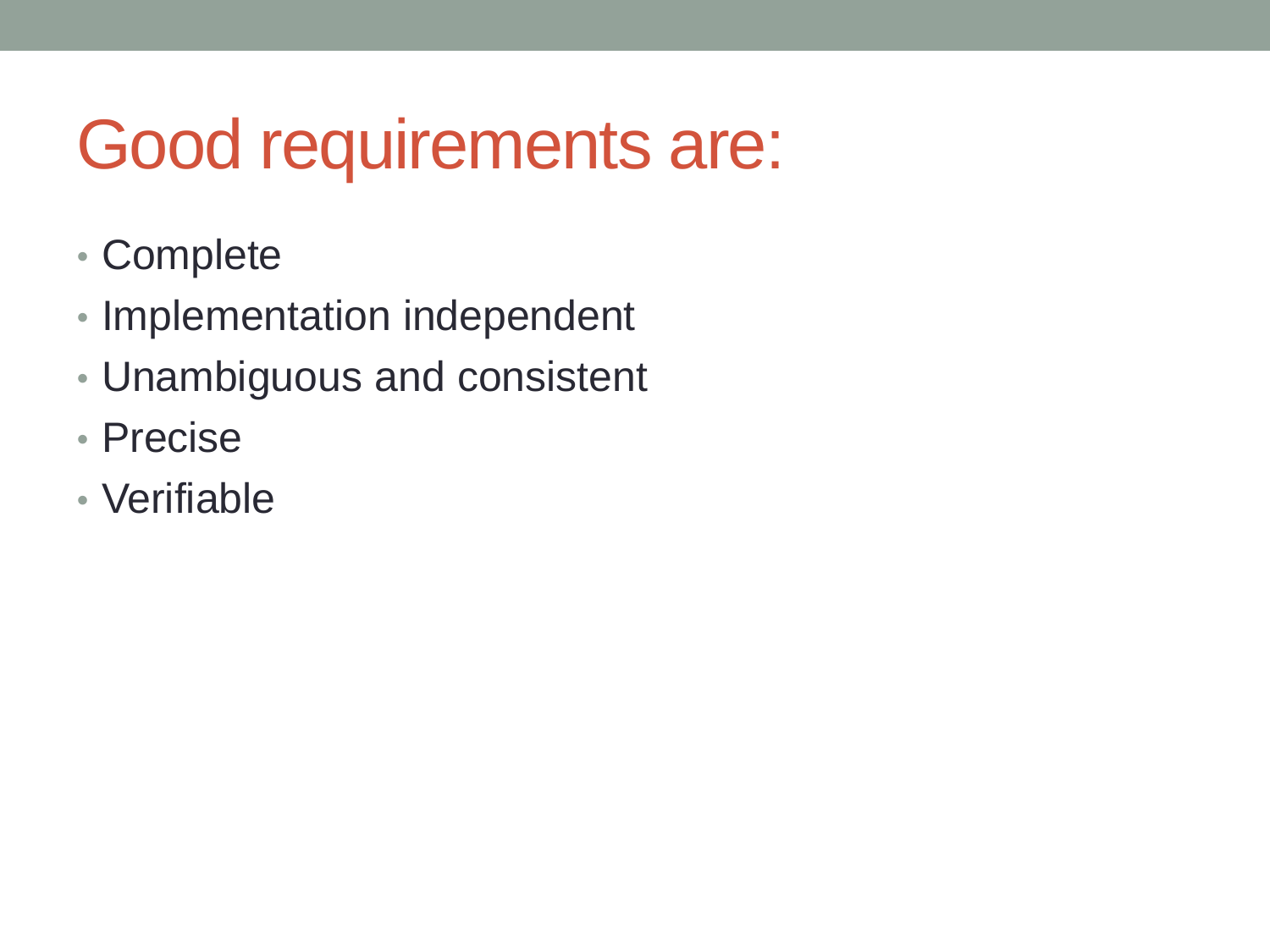#### Making requirements



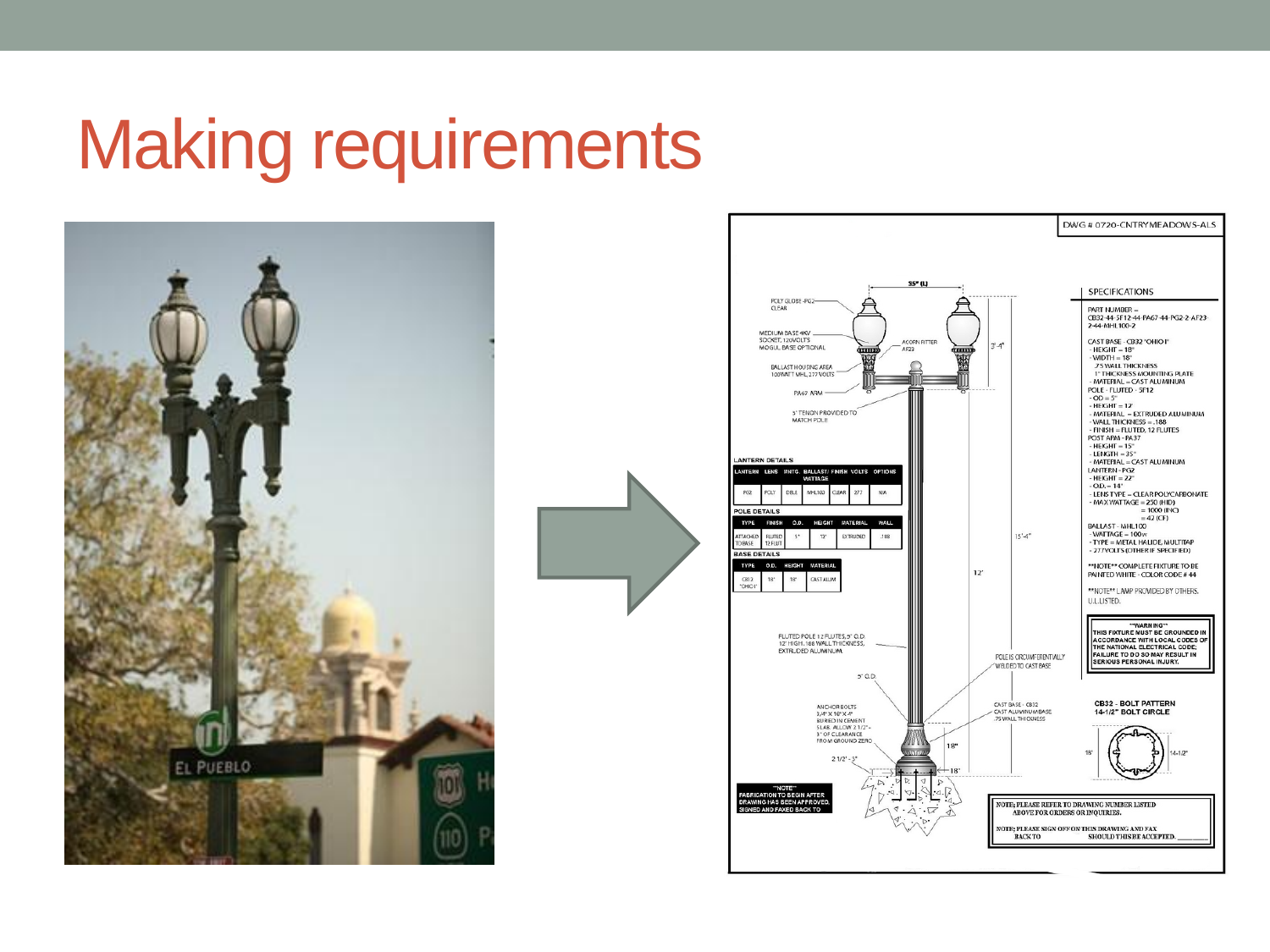### Preliminary requirements

- User can choose lamp parts
- App generates a schematic
- App shows price comparisons for competitors with similar lamp parts
- App is compatible with all browsers and fits into existing website
- App uses AutoCAD files the designers already have
- Process is easy for users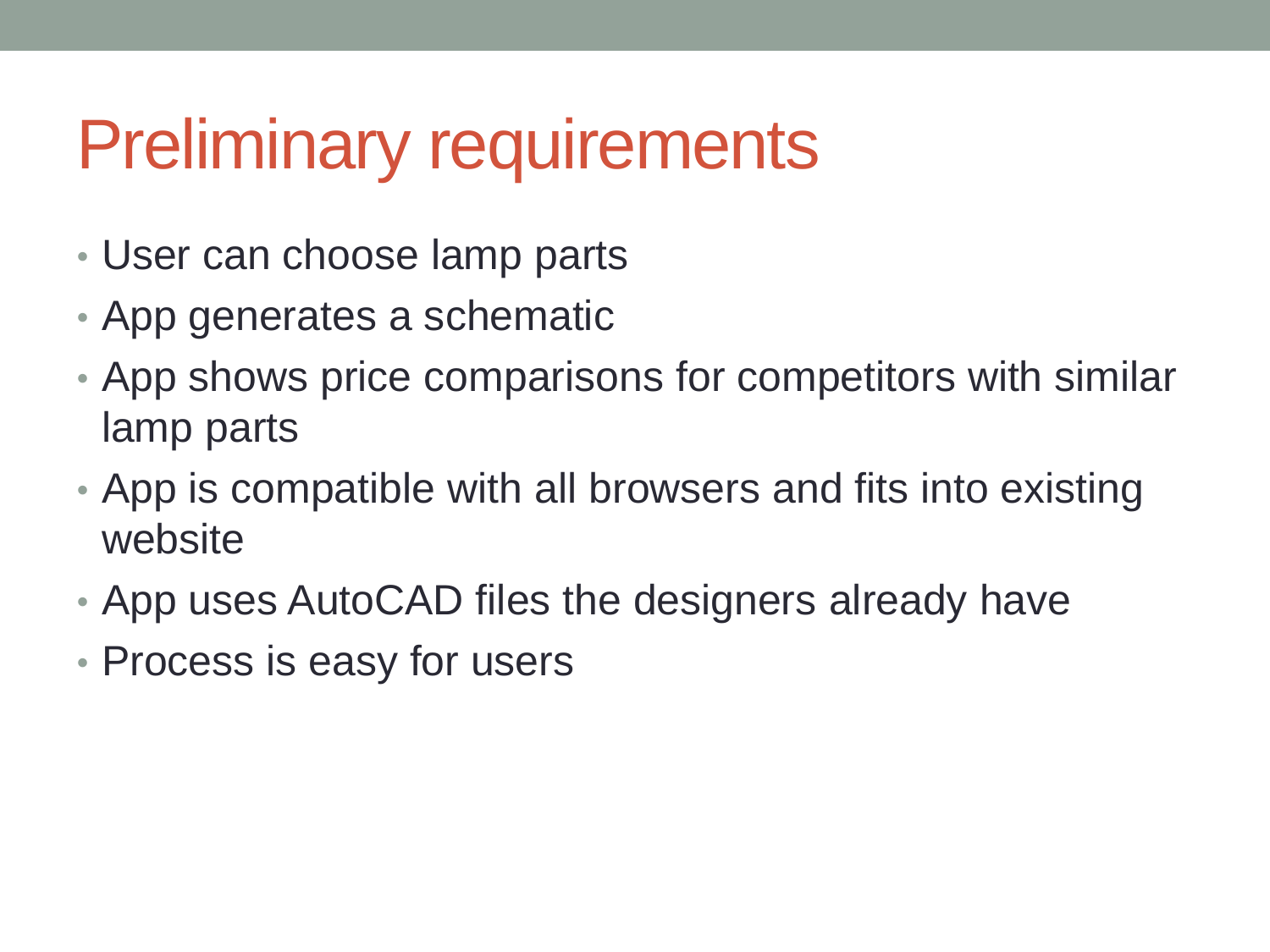#### Problems

- What does "all" browsers mean?
- Do all lamp parts go together?
- How do users choose parts?
- What about incomplete lamps?
- How do we compare to competitors?
- What does "easy for users" mean?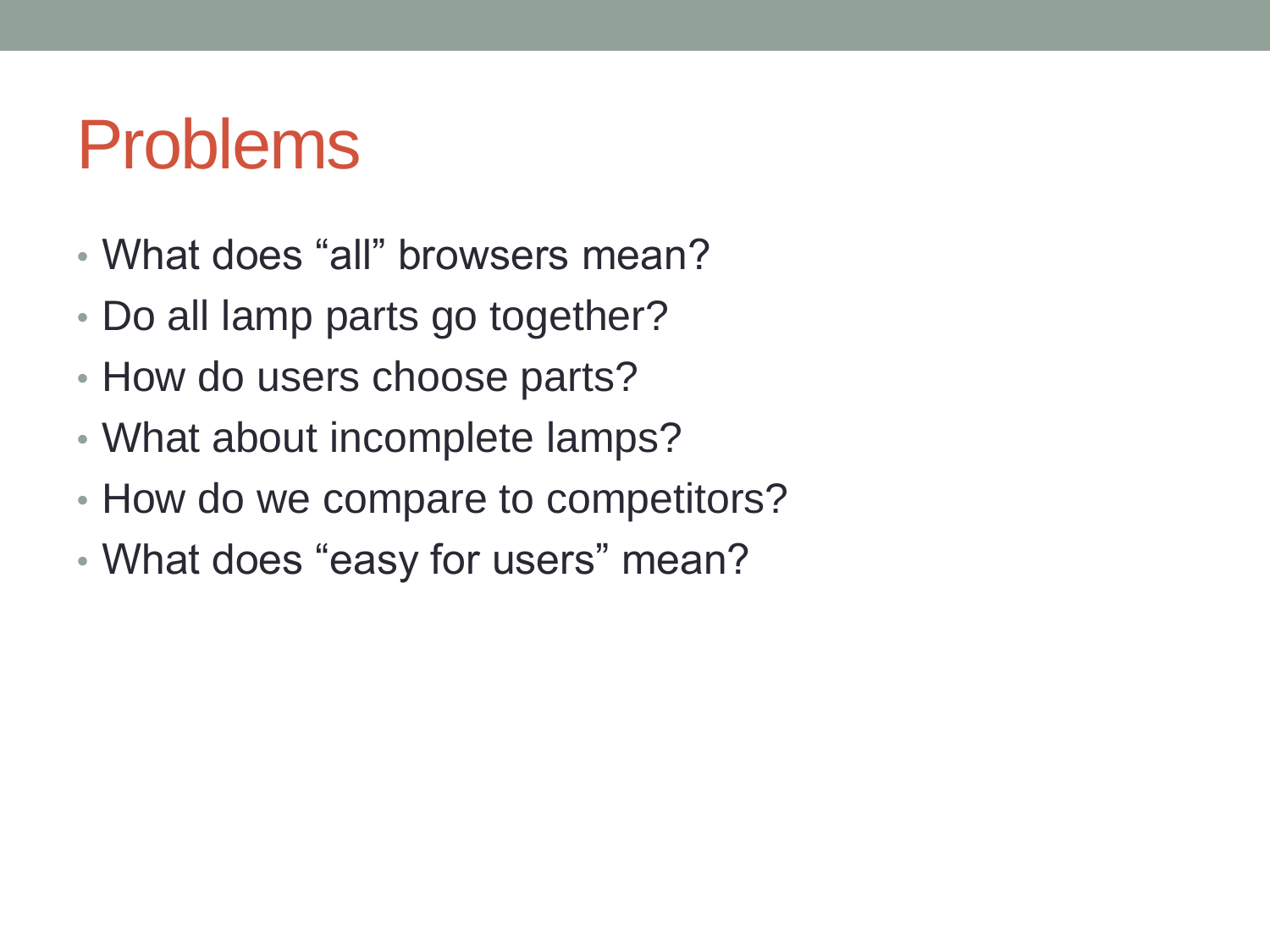#### **Exercise**

- Remote with 3 buttons (B1, B2, B3)
- Car detects press at 30 yards
- Car detects remote within 4 feet
- Keyless ignition system
- Key opens driver's side door